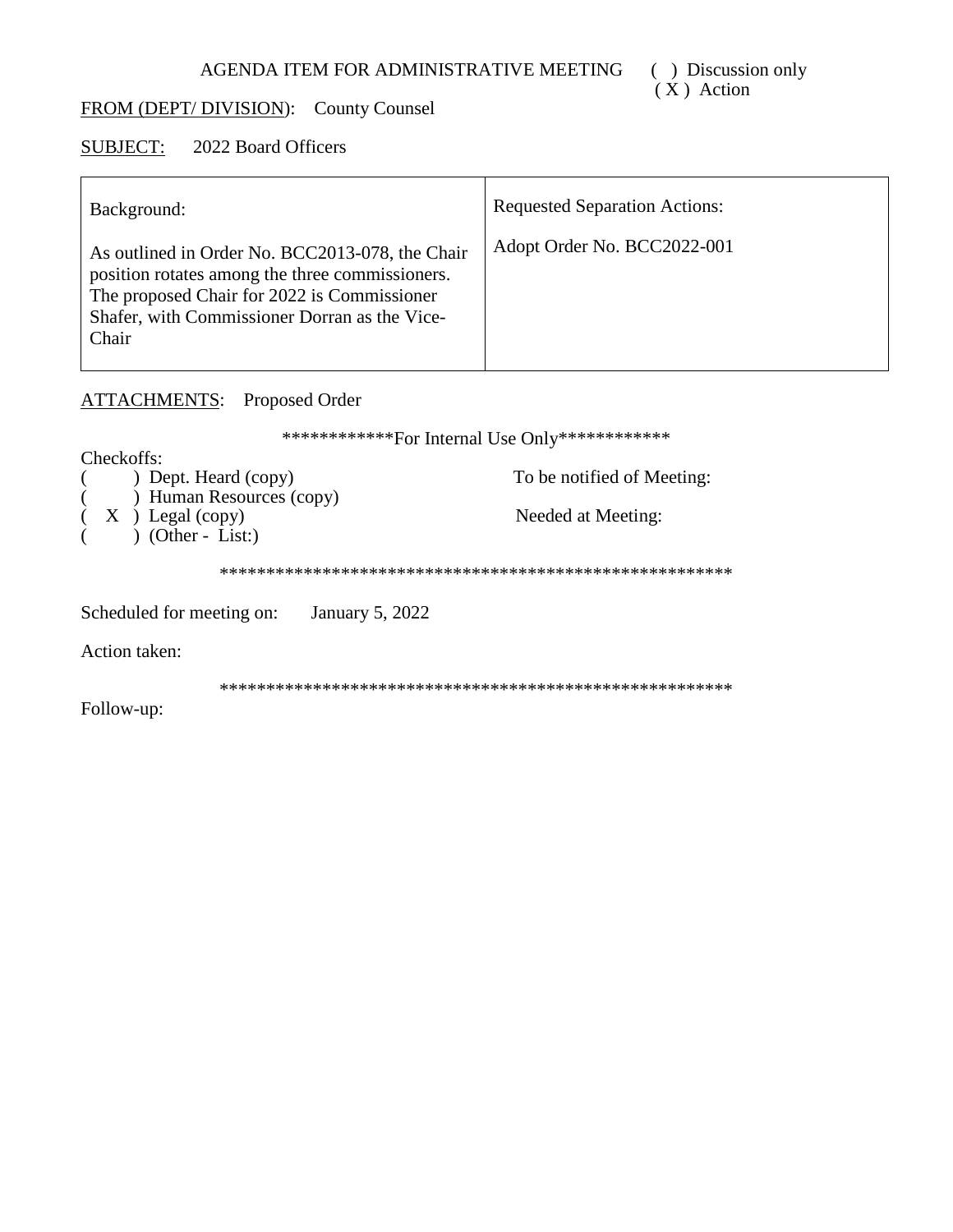### **THE BOARD OF COMMISSIONERS OF UMATILLA COUNTY**

#### **STATE OF OREGON**

**In the Matter of Designation ) of Chair and Vice-Chair of ) Order No. BCC2021-001 Board of Commissioners for 2021 )**

**WHEREAS Article III, Section 2, of the Umatilla County Charter requires that each year the Board of Commissioners designate one of its members its chair and one of its members its vice-chair for that year;**

**WHEREAS since the adoption of the Charter, the Board of Commissioners has rotated the chair and vice-chair among its members;**

**WHEREAS the chair, or in the chair's absence, the vice-chair, executes documents on behalf of the Board of Commissioners and Umatilla County.**

**NOW THEREFORE, the Board of Commissioners orders that:**

**1. From January 6, 2021, to January 5, 2022 (or the first Board meeting of the year, whichever occurs last), George L. Murdock is designated the Chair for the Umatilla County Board of Commissioners, and John M. Shafer is designated the Vice-Chair for the Umatilla County Board of Commissioners.**

**2. The designation of authority to the chair, or in the absence of the chair, the vice-chair, includes, but is not limited to, signing documents on behalf of the Board of Commissioners and Umatilla County.**

**3. In the event of the absence of the chair and the vicechair, the remaining commissioner is authorized to sign documents on behalf of the Board of Commissioners and Umatilla County.**

**Order No. BCC2020-001 - Page 1 of 2**